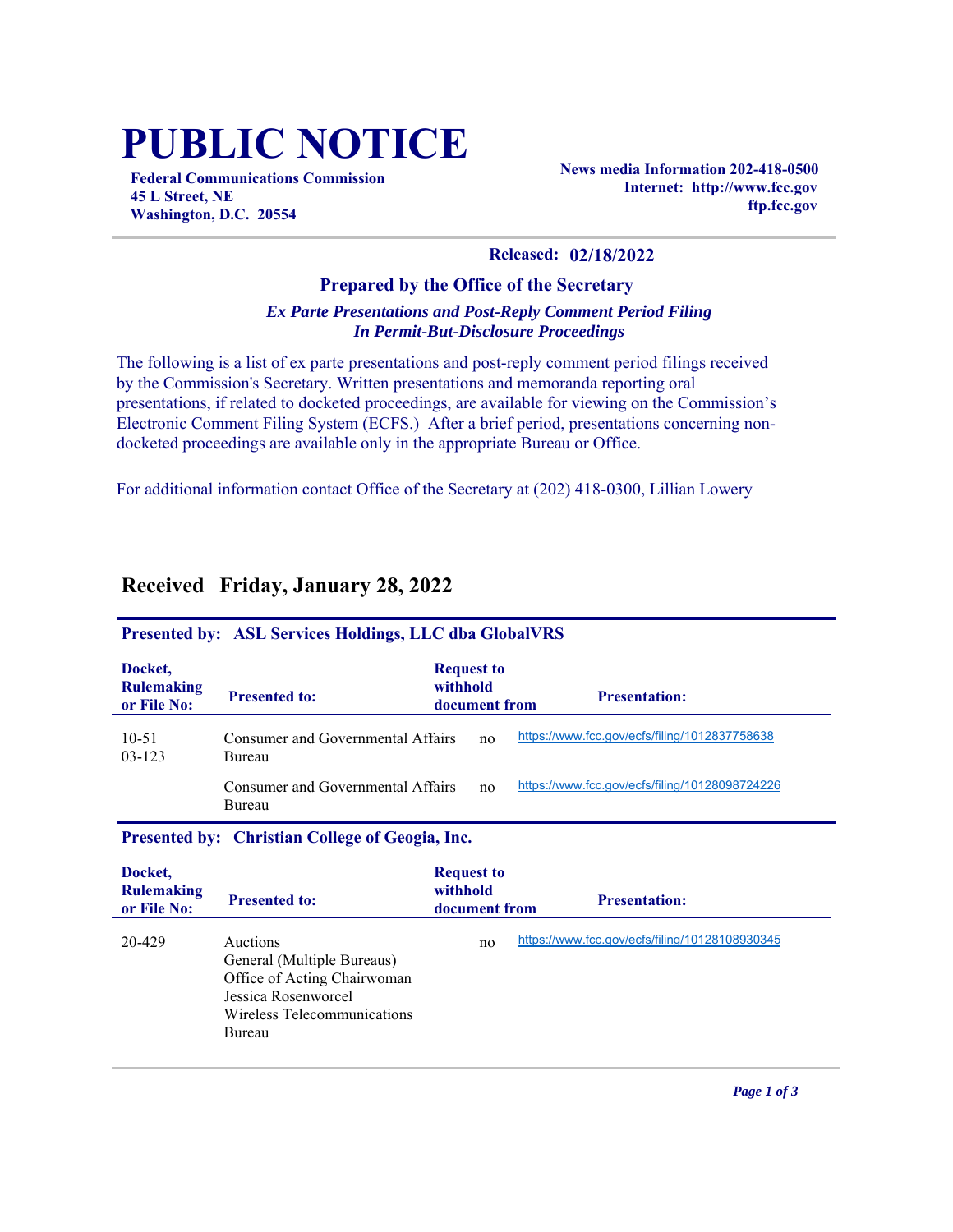| Docket,<br><b>Rulemaking</b><br>or File No:   | <b>Presented to:</b>                                                                                                                                                                                                                                                | <b>Request to</b><br>withhold<br>document from | <b>Presentation:</b>                            |
|-----------------------------------------------|---------------------------------------------------------------------------------------------------------------------------------------------------------------------------------------------------------------------------------------------------------------------|------------------------------------------------|-------------------------------------------------|
| 18-120                                        | Auctions<br>General (Multiple Bureaus)<br>Office of the Secretary<br>Office of Acting Chairwoman<br>Jessica Rosenworcel<br>Wireless Telecommunications<br>Bureau                                                                                                    | no                                             | https://www.fcc.gov/ecfs/filing/101280683023970 |
|                                               | <b>Presented by: Common Cause</b><br><b>Free Press</b><br><b>United Church of Christ Media Justice Ministry</b><br><b>Communications Workers of America</b><br><b>Future of Music Coalition</b><br>musicFirst Coalition<br><b>National Hispanic Media Coalition</b> |                                                |                                                 |
| Docket,<br><b>Rulemaking</b><br>or File No:   | <b>Presented to:</b>                                                                                                                                                                                                                                                | <b>Request to</b><br>withhold<br>document from | <b>Presentation:</b>                            |
| 18-349                                        | Media Bureau<br>Office of Economics And Analytics                                                                                                                                                                                                                   | no                                             | https://www.fcc.gov/ecfs/filing/101281454321140 |
| Presented by: CTIA, EEI, NCTA, USTelecom      |                                                                                                                                                                                                                                                                     |                                                |                                                 |
| Docket,<br><b>Rulemaking</b><br>or File No:   | <b>Presented to:</b>                                                                                                                                                                                                                                                | <b>Request to</b><br>withhold<br>document from | <b>Presentation:</b>                            |
| $11-60$                                       | Office of Acting Chairwoman<br>Jessica Rosenworcel<br>Public Safety & Homeland Security<br>Bureau                                                                                                                                                                   | no                                             | https://www.fcc.gov/ecfs/filing/101280797927744 |
| <b>Presented by: Federated Wireless, Inc.</b> |                                                                                                                                                                                                                                                                     |                                                |                                                 |
| Docket,<br><b>Rulemaking</b><br>or File No:   | <b>Presented to:</b>                                                                                                                                                                                                                                                | <b>Request to</b><br>withhold<br>document from | <b>Presentation:</b>                            |
| 21-352                                        | Office of Engineering & Technology                                                                                                                                                                                                                                  | no                                             | https://www.fcc.gov/ecfs/filing/101281965718088 |